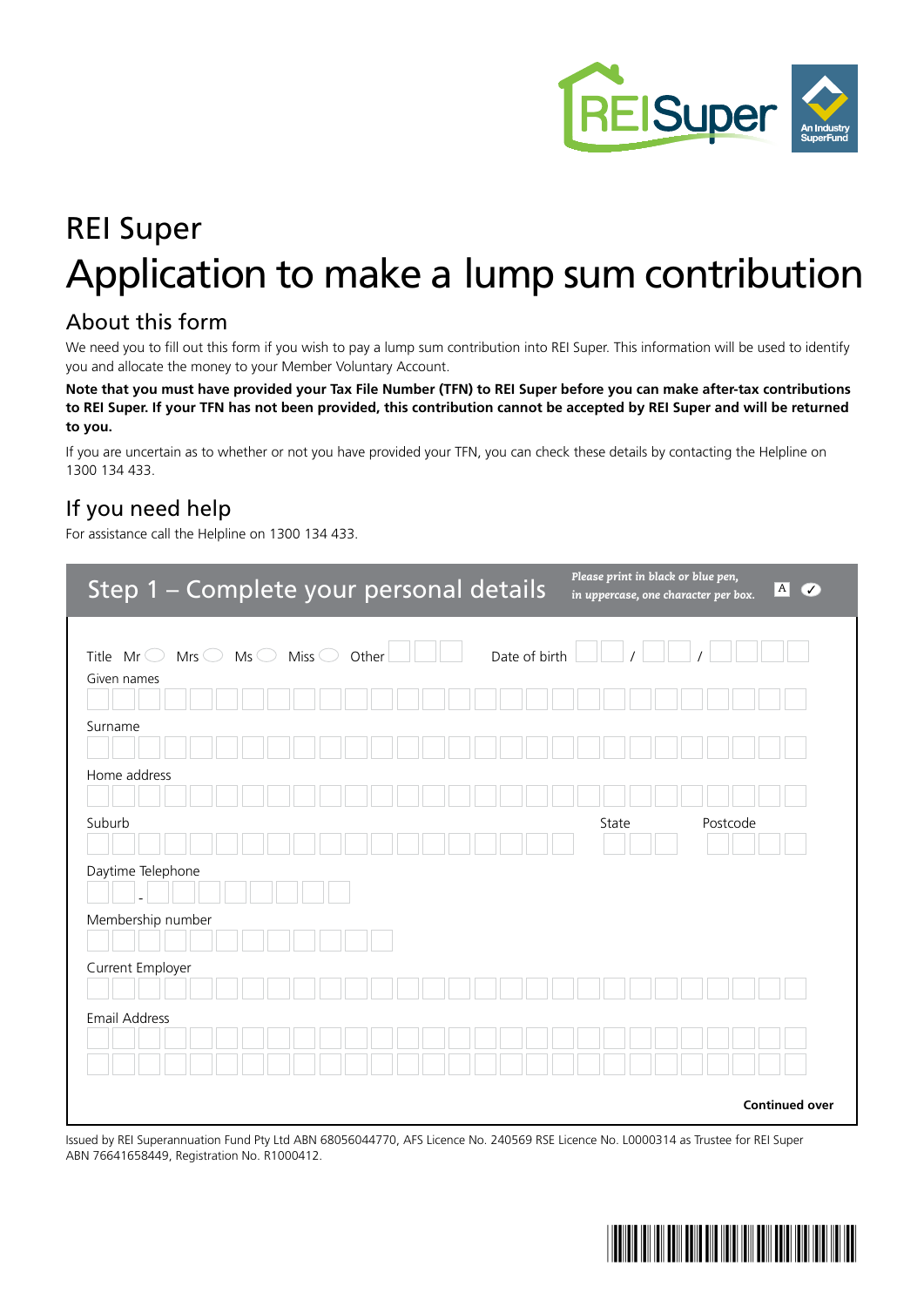### Step 2 – Payment details

| I request the Trustee of REI Super to accept a lump sum contribution of $\oint$<br>as an<br>after-tax contribution*.<br>Mercer<br>use only                                                                                                                                                                                                                                                  |  |  |
|---------------------------------------------------------------------------------------------------------------------------------------------------------------------------------------------------------------------------------------------------------------------------------------------------------------------------------------------------------------------------------------------|--|--|
| <b>REISC</b><br>I declare that:<br>11501                                                                                                                                                                                                                                                                                                                                                    |  |  |
| (Select one option)                                                                                                                                                                                                                                                                                                                                                                         |  |  |
| am under age 67; or                                                                                                                                                                                                                                                                                                                                                                         |  |  |
| am between ages 67 and 74 and I have met the Work Test by working at least 40 hours within 30 consecutive days<br>in the current financial year; or                                                                                                                                                                                                                                         |  |  |
| I wish to claim the Work Test Exemption as I am between ages 67 and 74, have met the Work Test in the financial<br>year preceding the financial year in which I made this contribution, had a total superannuation balance of less than<br>\$300,000 (in all my superannuation funds) at the end of the previous financial year and have never claimed a<br>Work Test Exemption previously. |  |  |
| Please make the cheque payable to REI Super                                                                                                                                                                                                                                                                                                                                                 |  |  |
| Cheque number                                                                                                                                                                                                                                                                                                                                                                               |  |  |
| Legislative limits apply to the amount of non-concessional (after-tax) contributions that can be made.<br>$\star$                                                                                                                                                                                                                                                                           |  |  |
| The contribution will be invested according to your current chosen investment strategy. Should you wish to make a<br>$\star$                                                                                                                                                                                                                                                                |  |  |

- switch please refer to our website www.reisuper.com.au or contact our Helpline Services 1300 13 44 33.
- Please refer to the REI Super PDS or website for futher details on investment choices.

#### Your Privacy

The fund is administered by us along with our service provider, Mercer Outsourcing Australia Pty Ltd (Mercer). We collect, use and disclose personal information about you in order to manage your superannuation benefits and give you information about your super. We may also use it to supply you with information about the other products and services offered by us and our related companies. If you do not wish to receive marketing material, please contact us on 1300 13 44 33.

Our Privacy Policies are available to view at reisuper.com.au or you can obtain a copy by contacting us on 1300 13 44 33.

If you do not provide the personal information requested, we may not be able to manage your superannuation.

We may sometimes collect information about you from third parties such as your employer, a previous super fund, your financial adviser, our related entities and publicly available sources.

We may disclose your information to various organisations in order to manage your super, including your employer, our professional advisers, insurers, our related companies which provide services or products relevant to the provision of your super, any relevant government authority that requires your personal information to be disclosed, and our other service providers used to assist with managing your super.

In managing your super your personal information will be disclosed to service providers in another country, most likely to Mercer's processing centre in India. Our Privacy Policies list all other relevant offshore locations.

Our Privacy Policies set out in more detail how we deal with your personal information and who you can talk to if you wish to access and seek correction of the information we hold about you. It also provides detail about how you may lodge a complaint about the way we have dealt with your information and how that complaint will be handled.

If you have any other queries in relation to privacy issues, you may contact us on 1300 13 44 33 or write to our Privacy Officer, GPO Box 4303, Melbourne VIC 3001.